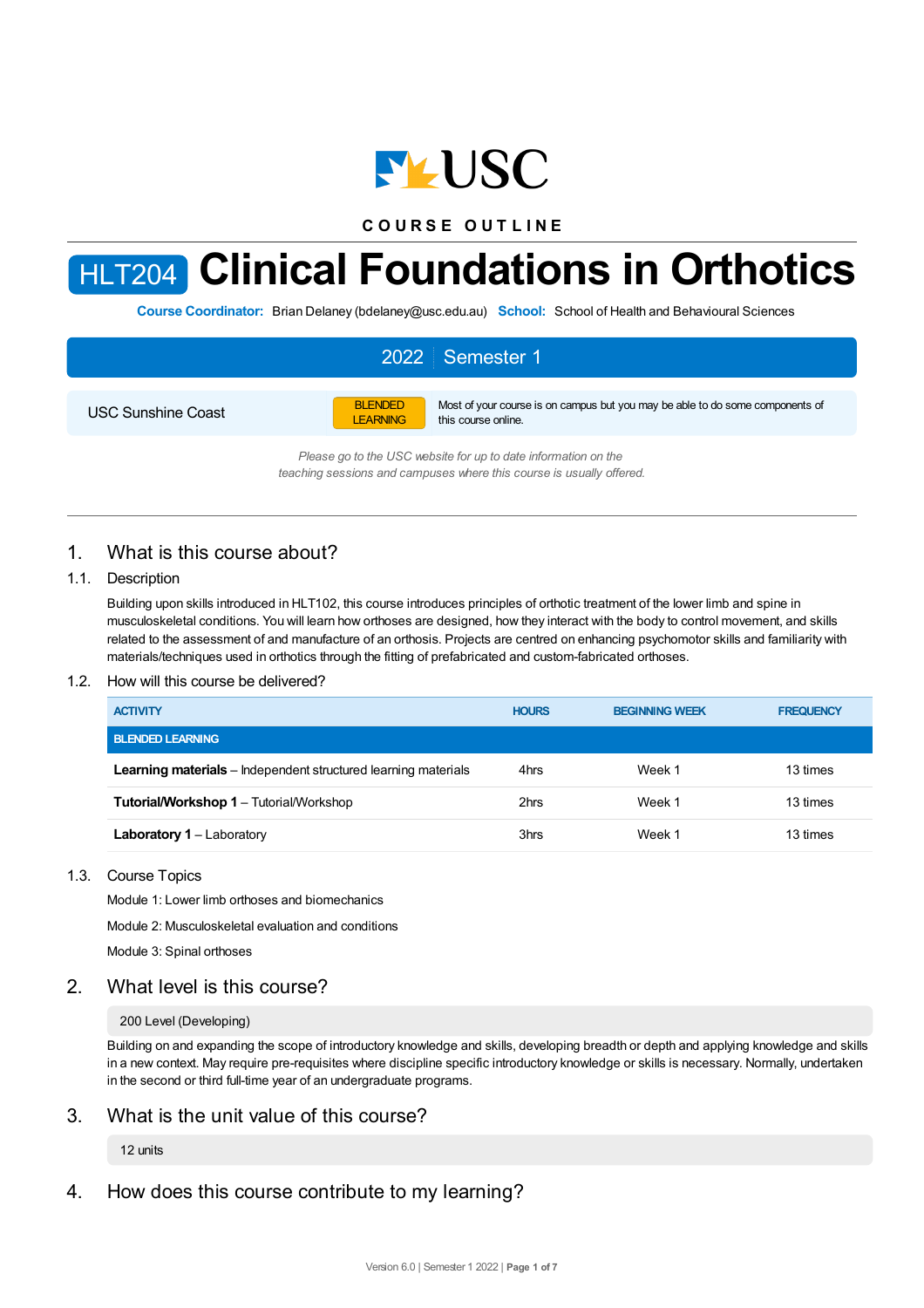| <b>COURSE LEARNING OUTCOMES</b> |                                                                                                                                                                                                               | <b>GRADUATE QUALITIES MAPPING</b>                                      | PROFESSIONAL STANDARD MAPPING                                                                                                                                                                                                                                                                                                                                                                                                                                                                                                                                                                                                                                                                                                                                                                 |  |
|---------------------------------|---------------------------------------------------------------------------------------------------------------------------------------------------------------------------------------------------------------|------------------------------------------------------------------------|-----------------------------------------------------------------------------------------------------------------------------------------------------------------------------------------------------------------------------------------------------------------------------------------------------------------------------------------------------------------------------------------------------------------------------------------------------------------------------------------------------------------------------------------------------------------------------------------------------------------------------------------------------------------------------------------------------------------------------------------------------------------------------------------------|--|
|                                 | On successful completion of this course, you<br>should be able to                                                                                                                                             | Completing these tasks successfully will<br>contribute to you becoming | The Australian Orthotic Prosthetic<br><b>Association</b>                                                                                                                                                                                                                                                                                                                                                                                                                                                                                                                                                                                                                                                                                                                                      |  |
| $\blacktriangleleft$            | Describe characteristics of common<br>musculoskeletal aetiologies and discuss<br>common orthotic and related treatment<br>strategies.                                                                         | Knowledgeable<br>Empowered                                             | 2.1.1 - Identifies subjective and objective<br>information to enable development of an<br>appropriate orthotic/prosthetic care plan<br>2.2.1 - Accesses and utilises evidence to<br>guide clinical decisions<br>2.4.1 - Considers all relevant<br>characteristics of the client during<br>orthosis/prosthesis fitting and review<br>processes<br>6.1.1 - Undertakes independent learning<br>to further own knowledge and skills on a<br>continuous basis<br>6.2.1 - Assesses and critically analyses<br>sources of evidence<br>6.2.3 - Integrates evidence and new<br>learning into practice to improve health<br>outcomes for clients                                                                                                                                                        |  |
| $\left( 2\right)$               | Describe the relevant factors and<br>evidence for selecting and/or modifying<br>orthotic intervention for the spine and/or<br>lower limb to appropriately manage a<br>client with musculoskeletal impairment. | Empowered<br>Engaged                                                   | 2.3.2 - Considers the information<br>obtained, the client and/or carer's goals<br>and evidence when formulating treatment<br>options<br>2.3.6 - Determines and justifies the design<br>details of the orthosis/prosthesis<br>prescription<br>2.4.1 - Considers all relevant<br>characteristics of the client during<br>orthosis/prosthesis fitting and review<br>processes<br>2.4.2 - Uses appropriate techniques to<br>ensure optimal fit and function of the<br>orthosis/prosthesis<br>3.1.1 - Utilises appropriate casting,<br>measuring and/or cast modification<br>techniques to facilitate fabrication<br>5.2.1 - Recognises the responsibility to do<br>no harm<br>5.3.1 - Works within professional scope of<br>practice, consent of client and/or carer<br>and authority of employer |  |
| $\lfloor 3 \rfloor$             | Critically evaluate the assessment, fit<br>and function of a lower limb or spinal<br>orthosis using professional terminology<br>to inform future performance and<br>practice on yourself and for a peer.      | Empowered<br>Engaged                                                   | 2.1.3 - Performs assessment<br>professionally, safely and effectively<br>2.4.2 - Uses appropriate techniques to<br>ensure optimal fit and function of the<br>orthosis/prosthesis<br>2.4.4 - Evaluates and monitors treatment<br>outcomes using patient feedback and/or<br>outcome measures<br>2.4.5 - Modifies treatment to ensure best<br>possible outcomes are maintained<br>3.1.3 - Performs and/or coordinates<br>requires modifications of<br>orthoses/prostheses<br>3.2.1 - Assesses the orthosis/prosthesis<br>for structural safety at appropriate<br>intervals<br>3.2.2 - Ensures the orthosis/prosthesis is<br>compliant with manufacturer guidelines<br>and standards                                                                                                              |  |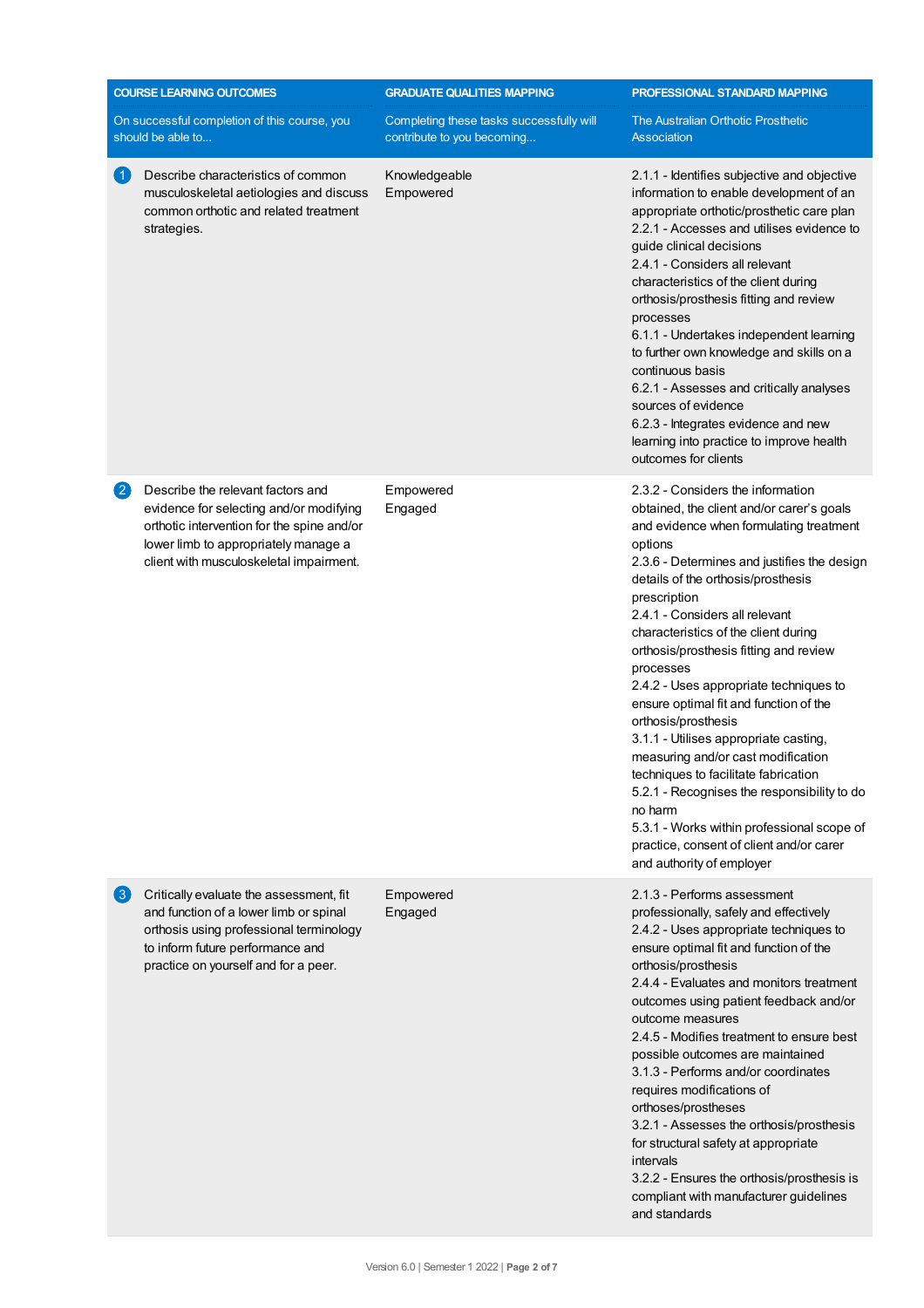| <b>COURSE LEARNING OUTCOMES</b><br>On successful completion of this course, you<br>should be able to |                                                                                                                                                                                                                                                                                             | <b>GRADUATE QUALITIES MAPPING</b>                                      | PROFESSIONAL STANDARD MAPPING<br>The Australian Orthotic Prosthetic<br><b>Association</b>                                                                                                                                                                                                                                                                                                                                                                                                                                                                                                                                                                                                                                                                                                                                                                                                                                                                             |  |
|------------------------------------------------------------------------------------------------------|---------------------------------------------------------------------------------------------------------------------------------------------------------------------------------------------------------------------------------------------------------------------------------------------|------------------------------------------------------------------------|-----------------------------------------------------------------------------------------------------------------------------------------------------------------------------------------------------------------------------------------------------------------------------------------------------------------------------------------------------------------------------------------------------------------------------------------------------------------------------------------------------------------------------------------------------------------------------------------------------------------------------------------------------------------------------------------------------------------------------------------------------------------------------------------------------------------------------------------------------------------------------------------------------------------------------------------------------------------------|--|
|                                                                                                      |                                                                                                                                                                                                                                                                                             | Completing these tasks successfully will<br>contribute to you becoming |                                                                                                                                                                                                                                                                                                                                                                                                                                                                                                                                                                                                                                                                                                                                                                                                                                                                                                                                                                       |  |
| $\overline{4}$                                                                                       | Demonstrate developing technical<br>competence using common techniques<br>in casting and fabrication used to create<br>a thermoplastic lower limb orthosis                                                                                                                                  | Engaged                                                                | 3.1.1 - Utilises appropriate casting,<br>measuring and/or cast modification<br>techniques to facilitate fabrication<br>3.1.2 - Fabricates and/or coordinates the<br>optimal fabrication of orthoses/prostheses<br>3.1.3 - Performs and/or coordinates<br>requires modifications of<br>orthoses/prostheses<br>3.2.1 - Assesses the orthosis/prosthesis<br>for structural safety at appropriate<br>intervals<br>5.1.1 - Adheres to legislation and<br>workplace guidelines relating to safety<br>5.1.2 - Identifies workplace hazards and<br>acts to eliminate or reduce risks<br>5.2.1 - Recognises the responsibility to do<br>no harm<br>5.3.1 - Works within professional scope of<br>practice, consent of client and/or carer<br>and authority of employer<br>5.3.2 - Seeks assistance or refers on<br>when beyond own level of competence                                                                                                                         |  |
| 6                                                                                                    | Demonstrate safe developing<br>competence and professionalism in the<br>physical assessment (including prompt<br>communicative feedback) on a simulated<br>client with musculoskeletal impairment<br>for assessment, measurement, and<br>fitting of a lower limb and/or spinal<br>orthosis. | Engaged                                                                | 1.1.1 - Ensures all interactions with the<br>client and/or carer demonstrate respect,<br>honesty, empathy and dignity and are<br>conducted in a culturally appropriate<br>manner<br>1.1.2 - Ensures the client is the focus of<br>the care pathway<br>1.1.4 - Obtains informed consent from the<br>client and/or carer prior to the provision of<br>care<br>1.1.5 - Listens effectively to the client<br>and/or carer<br>1.1.6 - Encourages the client and/or carer<br>to participate and provide feedback<br>1.1.7 - Provides prompt, accurate and<br>comprehensive information in clear terms<br>to enable the client and/or carer to male<br>am informed decision<br>2.1.3 - Performs assessment<br>professionally, safely and effectively<br>3.1.1 - Utilises appropriate casting,<br>measuring and/or cast modification<br>techniques to facilitate fabrication<br>3.2.1 - Assesses the orthosis/prosthesis<br>for structural safety at appropriate<br>intervals |  |

# 5. Am Ieligible to enrol in this course?

Refer to the USC [Glossary](https://www.usc.edu.au/about/policies-and-procedures/glossary-of-terms-for-policy-and-procedures) of terms for definitions of "pre-requisites, co-requisites and anti-requisites".

## 5.1. Pre-requisites

HLT102 and LFS122 and enrolled in Program SC367 with a Prostehetics and Orthotics Extended Major

#### 5.2. Co-requisites

Not applicable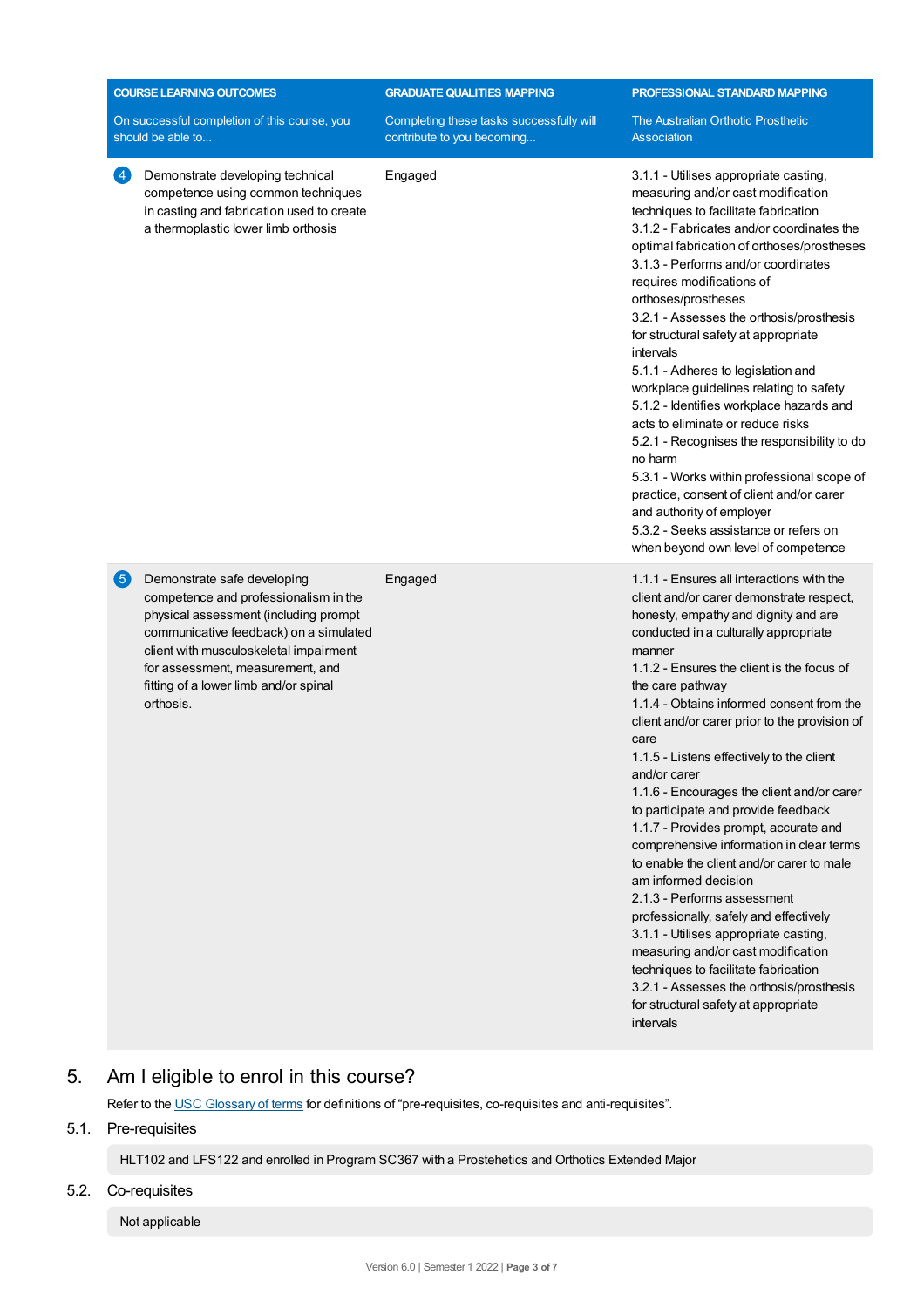#### 5.3. Anti-requisites

Not applicable

5.4. Specific assumed prior knowledge and skills (where applicable) Basic technical skills related to PO and anatomy

## 6. How am Igoing to be assessed?

6.1. Grading Scale

Standard Grading (GRD)

High Distinction (HD), Distinction (DN), Credit (CR), Pass (PS), Fail (FL).

## 6.2. Details of early feedback on progress

In week 4, you will receive formative feedback on Task 1 Portfolio to help prepare for future sessions.

#### 6.3. Assessment tasks

| <b>DELIVERY</b><br><b>MODE</b> | <b>TASK</b><br>NO. | <b>ASSESSMENT</b><br><b>PRODUCT</b>     | <b>INDIVIDUAL</b><br><b>OR GROUP</b> | <b>WEIGHTING</b><br>$\frac{9}{6}$ | <b>WHAT IS THE</b><br><b>DURATION/</b><br><b>LENGTH?</b> | <b>WHEN SHOULD I</b><br>SUBMIT? | <b>WHERE SHOULD I</b><br><b>SUBMIT IT?</b>                      |
|--------------------------------|--------------------|-----------------------------------------|--------------------------------------|-----------------------------------|----------------------------------------------------------|---------------------------------|-----------------------------------------------------------------|
| All                            | 1                  | Portfolio                               | Individual                           | 30%                               | $1000$ words                                             | Refer to Format                 | Online ePortfolio<br>Submission                                 |
| All                            | 2                  | Report                                  | Individual                           | 30%                               | 1500 words                                               | Week 11                         | <b>Online Assignment</b><br>Submission with<br>plagiarism check |
| All                            | 3                  | Examination -<br>Centrally<br>Scheduled | Individual                           | 40%                               | 120 minutes                                              | Exam Period                     | Exam Venue                                                      |

#### **All - Assessment Task 1:** Practical Competencies Portfolio

| <b>GOAL:</b>     | The goal is to improve the connection of theory learned in class and prior knowledge regarding orthotic design, physical<br>evaluation, anatomy, and biomechanics to the performance, as well as develop your ability to critique your own and others<br>work, in the areas of physical assessment, problem solving orthotic fit, and communication skills.                                                                            |                                                      |                                     |  |  |
|------------------|----------------------------------------------------------------------------------------------------------------------------------------------------------------------------------------------------------------------------------------------------------------------------------------------------------------------------------------------------------------------------------------------------------------------------------------|------------------------------------------------------|-------------------------------------|--|--|
| <b>PRODUCT:</b>  | Portfolio                                                                                                                                                                                                                                                                                                                                                                                                                              |                                                      |                                     |  |  |
| <b>FORMAT:</b>   | The Portfolio is completed throughout the semester with emphasis in areas such as:<br>• Physical Assessment (ROM/MMT)<br>• Fitting Orthoses/Problem Solving<br>• Basic Client Communication and Feedback<br>• Self and Peer Critique<br>The portfolio will assess skill development through pre-defined rubrics and assess development of self and peer critique<br>methods. The portfolio will have assessments due weeks 4, 8, 9,13. |                                                      |                                     |  |  |
|                  |                                                                                                                                                                                                                                                                                                                                                                                                                                        |                                                      |                                     |  |  |
| <b>CRITERIA:</b> | No.                                                                                                                                                                                                                                                                                                                                                                                                                                    |                                                      | <b>Learning Outcome</b><br>assessed |  |  |
|                  | 1                                                                                                                                                                                                                                                                                                                                                                                                                                      | Professionalism, including language and presentation | 86                                  |  |  |
|                  | $\overline{2}$                                                                                                                                                                                                                                                                                                                                                                                                                         | <b>Communication Skill</b>                           | 0006                                |  |  |
|                  | 3                                                                                                                                                                                                                                                                                                                                                                                                                                      | <b>Psychomotor Performance</b>                       | 0006                                |  |  |
|                  | 4                                                                                                                                                                                                                                                                                                                                                                                                                                      | Quality of Fit and Function                          | 00006                               |  |  |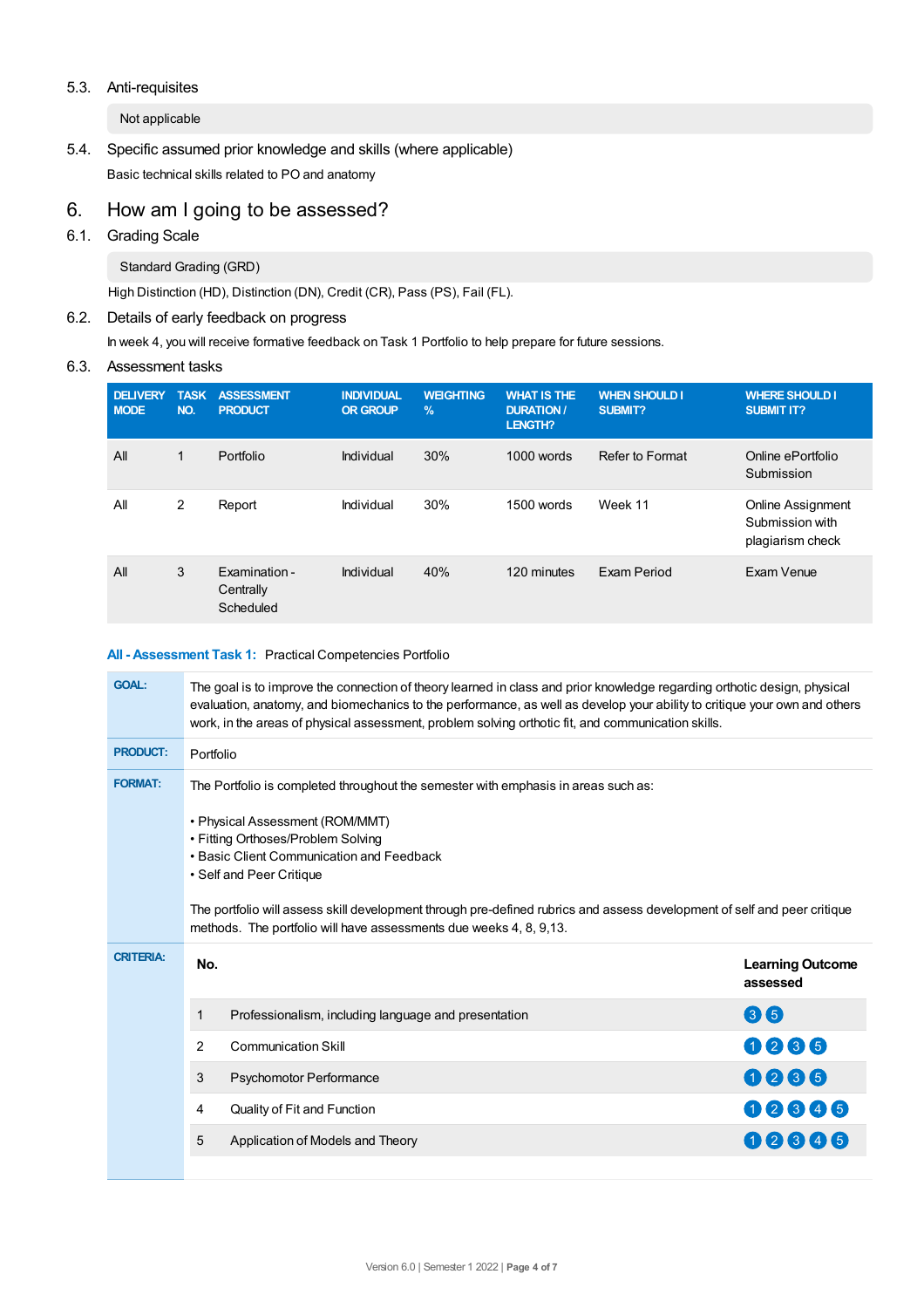#### **All - Assessment Task 2:** AFO Tuning Report

| <b>GOAL:</b>     | The report will provide an opportunity to reinforce skills developed in the first half of the semester in evaluation and<br>fabrication skills and place them within the context of a project looking at the efficacy of AFO management and improving<br>outcomes through AFO tuning concepts, using assessment, fabrication, and design concepts in an applied project.                                                                                                                                                                            |                                     |  |  |  |  |
|------------------|-----------------------------------------------------------------------------------------------------------------------------------------------------------------------------------------------------------------------------------------------------------------------------------------------------------------------------------------------------------------------------------------------------------------------------------------------------------------------------------------------------------------------------------------------------|-------------------------------------|--|--|--|--|
| <b>PRODUCT:</b>  | Report                                                                                                                                                                                                                                                                                                                                                                                                                                                                                                                                              |                                     |  |  |  |  |
| <b>FORMAT:</b>   | The report will discuss the results of and implications of design and alignment using real-world applications in P&O<br>completed during lab. The report will require you to discuss, using principles, methods and critique of primary literature,<br>how these elements work together to improve P&O intervention and the implications on future clinical practice and efficacy<br>of AFO management. Additionally, the project will include your technical proficiency in implementing the project.<br>The report will consist of the following: |                                     |  |  |  |  |
|                  | • Introduction<br>• Critique of Current Literature<br>• Methods<br>• Results<br>• Discussion<br>You will be provided with 2 sources of primary literature in class to start the critique and are required to find an additional 2<br>sources that conflict like that provided in class. These four sources are to be used at a minimum in your report.                                                                                                                                                                                              |                                     |  |  |  |  |
| <b>CRITERIA:</b> | No.                                                                                                                                                                                                                                                                                                                                                                                                                                                                                                                                                 | <b>Learning Outcome</b><br>assessed |  |  |  |  |
|                  | 1<br>Demonstration of technical competency                                                                                                                                                                                                                                                                                                                                                                                                                                                                                                          | 064                                 |  |  |  |  |
|                  | 2<br>Critique of literature                                                                                                                                                                                                                                                                                                                                                                                                                                                                                                                         | 266                                 |  |  |  |  |
|                  | 3<br>Application of P&O principles                                                                                                                                                                                                                                                                                                                                                                                                                                                                                                                  | 00006                               |  |  |  |  |
|                  | 4<br><b>Comprehension of Results</b>                                                                                                                                                                                                                                                                                                                                                                                                                                                                                                                | 26                                  |  |  |  |  |
|                  | 5<br>Implications to Clinical Care                                                                                                                                                                                                                                                                                                                                                                                                                                                                                                                  | 00006                               |  |  |  |  |
|                  |                                                                                                                                                                                                                                                                                                                                                                                                                                                                                                                                                     |                                     |  |  |  |  |
|                  | Professionalism<br>6                                                                                                                                                                                                                                                                                                                                                                                                                                                                                                                                | 36                                  |  |  |  |  |

#### **All - Assessment Task 3:** Final Exam

| <b>GOAL:</b>     | The purpose of the final exam is to ensure you understand the theoretical knowledge and terminology related to orthotic<br>care and musculoskeletal disorders presented in online. |                                     |  |  |  |  |
|------------------|------------------------------------------------------------------------------------------------------------------------------------------------------------------------------------|-------------------------------------|--|--|--|--|
| <b>PRODUCT:</b>  | Examination - Centrally Scheduled                                                                                                                                                  |                                     |  |  |  |  |
| <b>FORMAT:</b>   | A 120-minute examination which will consist of a variety of multiple choice, T/F, and fill-in-the-blank questions, short<br>answers and long answer questions.                     |                                     |  |  |  |  |
| <b>CRITERIA:</b> | No.                                                                                                                                                                                | <b>Learning Outcome</b><br>assessed |  |  |  |  |
|                  | Accuracy of knowledge                                                                                                                                                              | $(1)$ $(2)$                         |  |  |  |  |
|                  | 2<br>Professional language                                                                                                                                                         |                                     |  |  |  |  |
|                  |                                                                                                                                                                                    |                                     |  |  |  |  |

# 7. Directed study hours

A 12-unit course will have total of 150 learning hours which will include directed study hours (including online if required), self-directed learning and completion of assessable tasks. Directed study hours may vary by location. Student workload is calculated at 12.5 learning hours per one unit.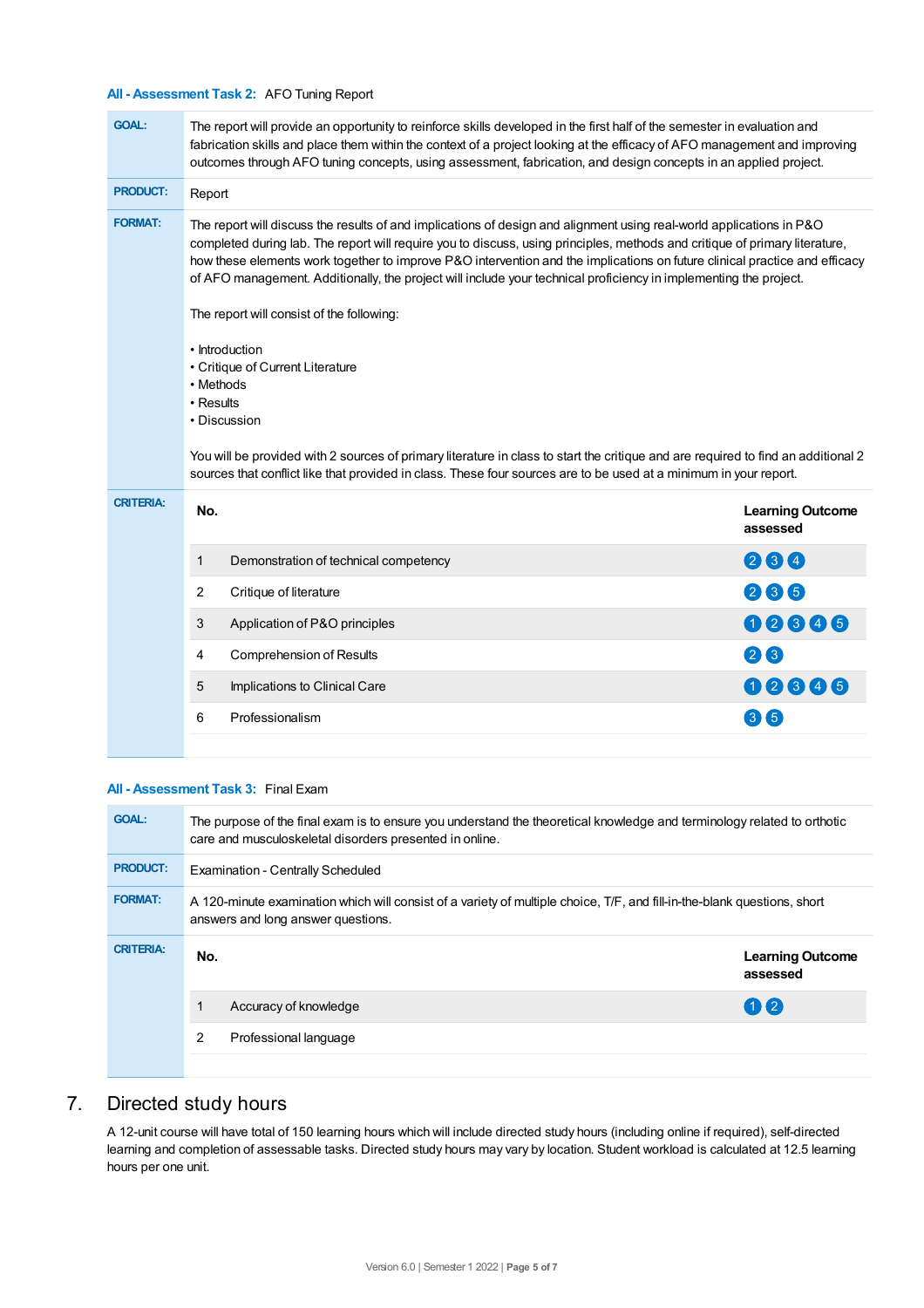# 8. What resources do I need to undertake this course?

Please note: Course information, including specific information of recommended readings, learning activities, resources, weekly readings, etc. are available on the course Canvas site– Please log in as soon as possible.

#### 8.1. Prescribed text(s) or course reader

Please note that you need to have regular access to the resource(s) listed below. Resources may be required or recommended.

| <b>REQUIRED? AUTHOR</b> |                                                                             | <b>YEAR TITLE</b> |                                                  | <b>EDITION</b> | <b>PUBLISHER</b> |
|-------------------------|-----------------------------------------------------------------------------|-------------------|--------------------------------------------------|----------------|------------------|
| Required                | Kevin C. Chui, Sheng-<br>Che Yen, Milagros<br>Jorge, Michelle M.<br>Lusardi |                   | 2019 Orthotics and Prosthetics in Rehabilitation | n/a            | Saunders         |

#### 8.2. Specific requirements

You will be required to wear Program polo (available from USC Marketing), Student name tag, Student ID, approved pants, and closed toe shoes during client and/or professional encounters.

## 9. How are risks managed in this course?

Risk assessments have been performed for all laboratory classes and a moderate level of health and safety risk exists. Moderate risks are those associated with laboratory work such as working with chemicals and hazardous substances. You will be required to undertake laboratory induction training and it is also your responsibility to review course material, search online, discuss with lecturers and peers and understand the health and safety risks associated with your specific course of study and to familiarise yourself with the University's general health and safety principles by reviewing the online [induction](https://online.usc.edu.au/webapps/blackboard/content/listContentEditable.jsp?content_id=_632657_1&course_id=_14432_1) training for students, and following the instructions of the University staff

## 10. What administrative information is relevant to this course?

#### 10.1. Assessment: Academic Integrity

Academic integrity is the ethical standard of university participation. It ensures that students graduate as a result of proving they are competent in their discipline. This is integral in maintaining the value of academic qualifications. Each industry has expectations and standards of the skills and knowledge within that discipline and these are reflected in assessment.

Academic integrity means that you do not engage in any activity that is considered to be academic fraud; including plagiarism, collusion or outsourcing any part of any assessment item to any other person. You are expected to be honest and ethical by completing all work yourself and indicating in your work which ideas and information were developed by you and which were taken from others. You cannot provide your assessment work to others. You are also expected to provide evidence of wide and critical reading, usually by using appropriate academic references.

In order to minimise incidents of academic fraud, this course may require that some of its assessment tasks, when submitted to Canvas, are electronically checked through Turnitin. This software allows for text comparisons to be made between your submitted assessment item and all other work to which Turnitin has access.

#### 10.2. Assessment: Additional Requirements

Eligibility for Supplementary Assessment

Your eligibility for supplementary assessment in a course is dependent of the following conditions applying:

The final mark is in the percentage range 47% to 49.4% The course is graded using the Standard Grading scale You have not failed an assessment task in the course due to academic misconduct.

#### 10.3. Assessment: Submission penalties

Late submission of assessment tasks may be penalised at the following maximum rate:

- 5% (of the assessment task's identified value) per day for the first two days from the date identified as the due date for the assessment task.

- 10% (of the assessment task's identified value) for the third day - 20% (of the assessment task's identified value) for the fourth day and subsequent days up to and including seven days from the date identified as the due date for the assessment task. - A result of zero is awarded for an assessment task submitted after seven days from the date identified as the due date for the assessment task. Weekdays and weekends are included in the calculation of days late. To request an extension you must contact your course coordinator to negotiate an outcome.

#### 10.4. SafeUSC

USC is committed to a culture of respect and providing a safe and supportive environment for all members of our community. For immediate assistance on campus contact SafeUSC by phone: 07 [5430](tel:07%205430%201168) 1168 or using the [SafeZone](https://www.safezoneapp.com) app. For general enquires contact the SafeUSC team by phone 07 [5456](tel:07%205456%203864) 3864 or email [safe@usc.edu.au](mailto:safe@usc.edu.au).